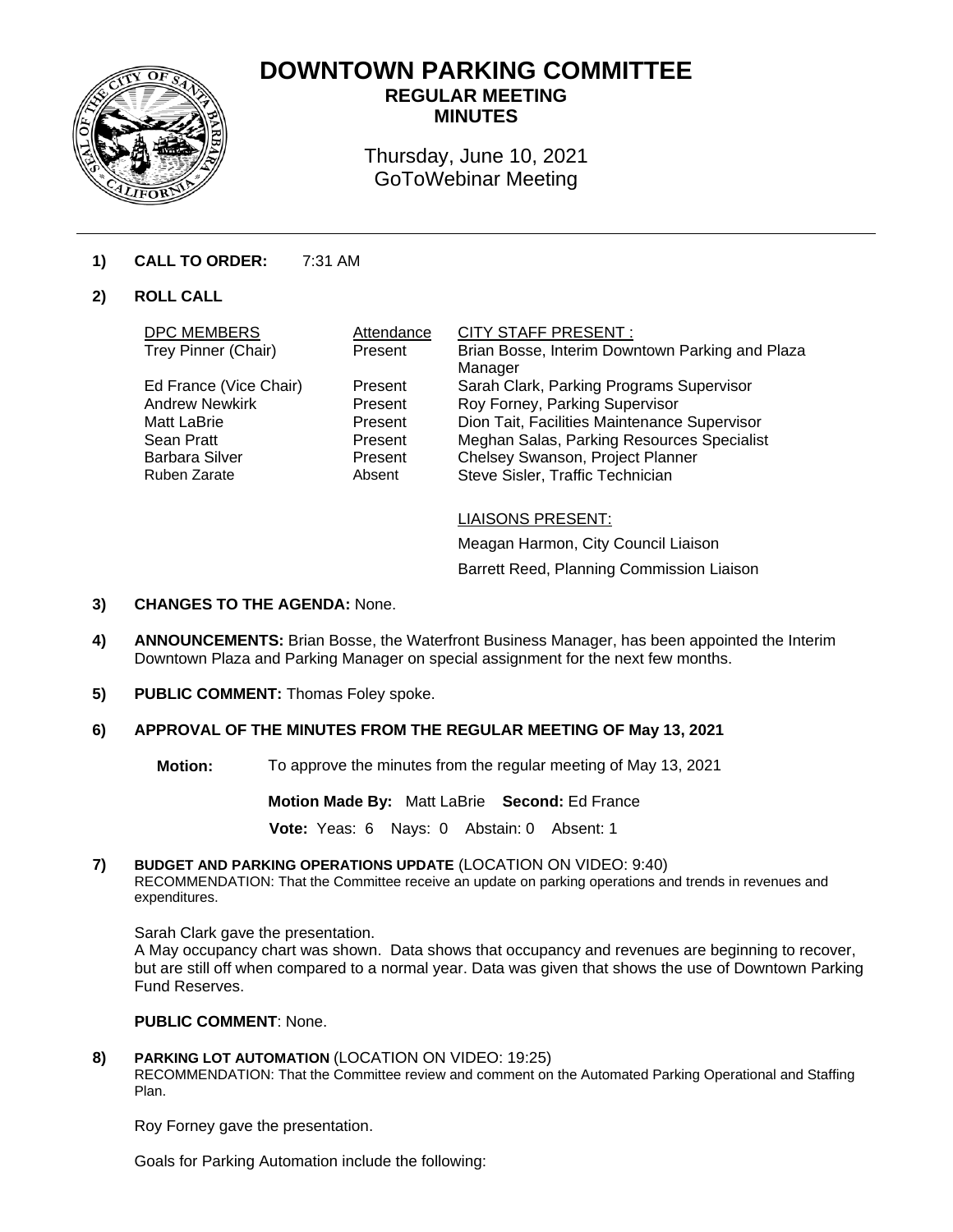## DOWNTOWN PARKING COMMITTEE MEETING MINUTES JUNE 10, 2021 Page -  $2 -$

- Achieve a financially sustainable parking system.
- Expand hours of operation and recover more revenue.
- Provide a customer-centered parking experience.

Parking Operational Strategy:

Objective:

Continue to provide excellent customer service in an automated parking system.

Transition:

With an increased staffing level, we can operate at our pre-pandemic model while educating customers on new payment options and ALPR system.

Expansion of Hours – Gates Down

An automated parking system will provide an ability to expand our hours of operation.

Cashless System

Touchless and mobile payment options Third party billing system

- 
- Web-based.<br>• Create Fee I • Create Fee Dues/IOUs envelopes for customers, remotely or onsite.
- Online and in-office payment capabilities.
- Custom bills/notices sent to registered owner.
- Greater returns on issued Fee Dues/IOUs.

Staffing Strategv

Objective:

• Maintain a flexible staffing level to ensure the highest level of customer service. Staffing:

- Response Team Members.
- Command Center personnel.<br>• Event Staff personnel
- Event Staff personnel.

Attrition:

• Decrease staffing through attrition while maintaining service levels. No layoffs. Transition Plan

Objective:

• Maintain customer service through the transition to full automation.

Phase 1:

• Increased staffing levels to optimize customer service and customer education with staff in the kiosk.

Phase 2:

- Transition to a cashless model with Kiosk Operators moving out of the kiosk and becoming Lot Monitors.
- Committee Member Newkirk asked about the cash payment option and whether there would be fees for this. Mr. Forney said that this is being evaluated and staff will be figuring out what the cost could be to cover costs.
- Committee Member Newkirk suggested that customers be allowed to have a longer payment window. Mr. Bosse said that at the Waterfront lots, customers are expected to pay when they leave the lot and if they can't, then the 21-day pay period has worked well.
- Chair Pinner asked about the pre-paid card. Mr. Forney said that people who often frequent the lots can come into the office to buy pre-paid cards and they can also add money to the card when needed. Ms. Clark said that with the recent upgrades, the pre-paid cards can be recharged remotely. Customers that pay in cash or by check can come into the office to recharge their cards.
- Committee Member France said that it is important that the challenges of a cashless system are being addressed and that staff is setting this up for success. He thanked staff for their work.
- Committee Member LaBrie asked about the infrastructure needs for the call center staff and whether or not it could be done by roaming staff within the lot. Mr. Forney said that it would be a combination of both the command center staff and response team members out in the field. There is a workstation (in the office) with a computer for Skidata and another work station that has the camera system to view all exits with an intercom system. This is to make sure that customer service will be taken care of and that things run smoothly. Mr. Forney said that this will be rolled out slowly with the goal of making sure that customer needs are met.